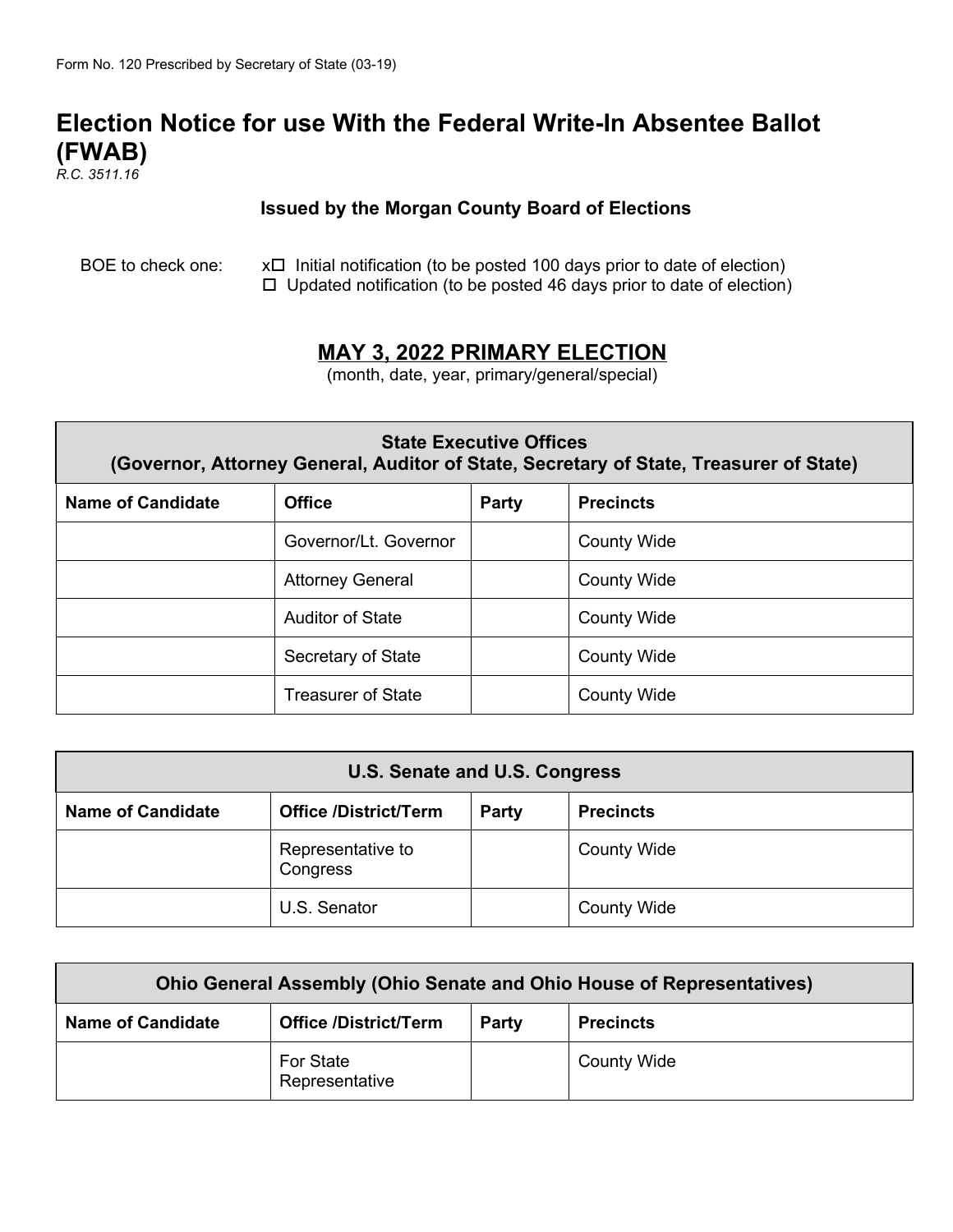## **County Administrative Offices (County Commissioner or County Council, Prosecuting Attorney, Clerk of the Court of Common Pleas, Sheriff, County Recorder, County Treasurer, County Engineer, Coroner, County Auditor, and Municipal Court Clerk)**

| <b>Name of Candidate</b> | <b>Office /District/Term</b> | Party | <b>Precincts</b>   |
|--------------------------|------------------------------|-------|--------------------|
|                          | <b>County Commissioner</b>   |       | <b>County Wide</b> |
|                          | <b>County Auditor</b>        |       | <b>County Wide</b> |
|                          |                              |       |                    |

| <b>Ohio Supreme Court</b> |                                 |              |                    |  |
|---------------------------|---------------------------------|--------------|--------------------|--|
| <b>Name of Candidate</b>  | <b>Office /Term</b>             | <b>Party</b> | <b>Precincts</b>   |  |
|                           | Justice of the Supreme<br>Court |              | <b>County Wide</b> |  |
|                           | Justice of the Supreme<br>Court |              | <b>County Wide</b> |  |

| <b>Ohio Court of Appeals (5th District)</b> |                                                     |              |                    |  |
|---------------------------------------------|-----------------------------------------------------|--------------|--------------------|--|
| <b>Name of Candidate</b>                    | <b>Office /Term</b>                                 | <b>Party</b> | <b>Precincts</b>   |  |
|                                             | Judge of the Court of<br>Appeals<br>(FTC 2-9-2022)  |              | <b>County Wide</b> |  |
|                                             | Judge of the Court of<br>Appeals<br>(FTC 2-10-2022) |              | <b>County Wide</b> |  |
|                                             | Judge of the Court of<br>Appeals<br>(FTC 2-11-2022) |              | <b>County Wide</b> |  |

| Party Offices (State and County Central Committee) (Primary Elections Only) |                         |              |                  |
|-----------------------------------------------------------------------------|-------------------------|--------------|------------------|
| <b>Name of Candidate</b>                                                    | <b>Office /District</b> | <b>Party</b> | <b>Precincts</b> |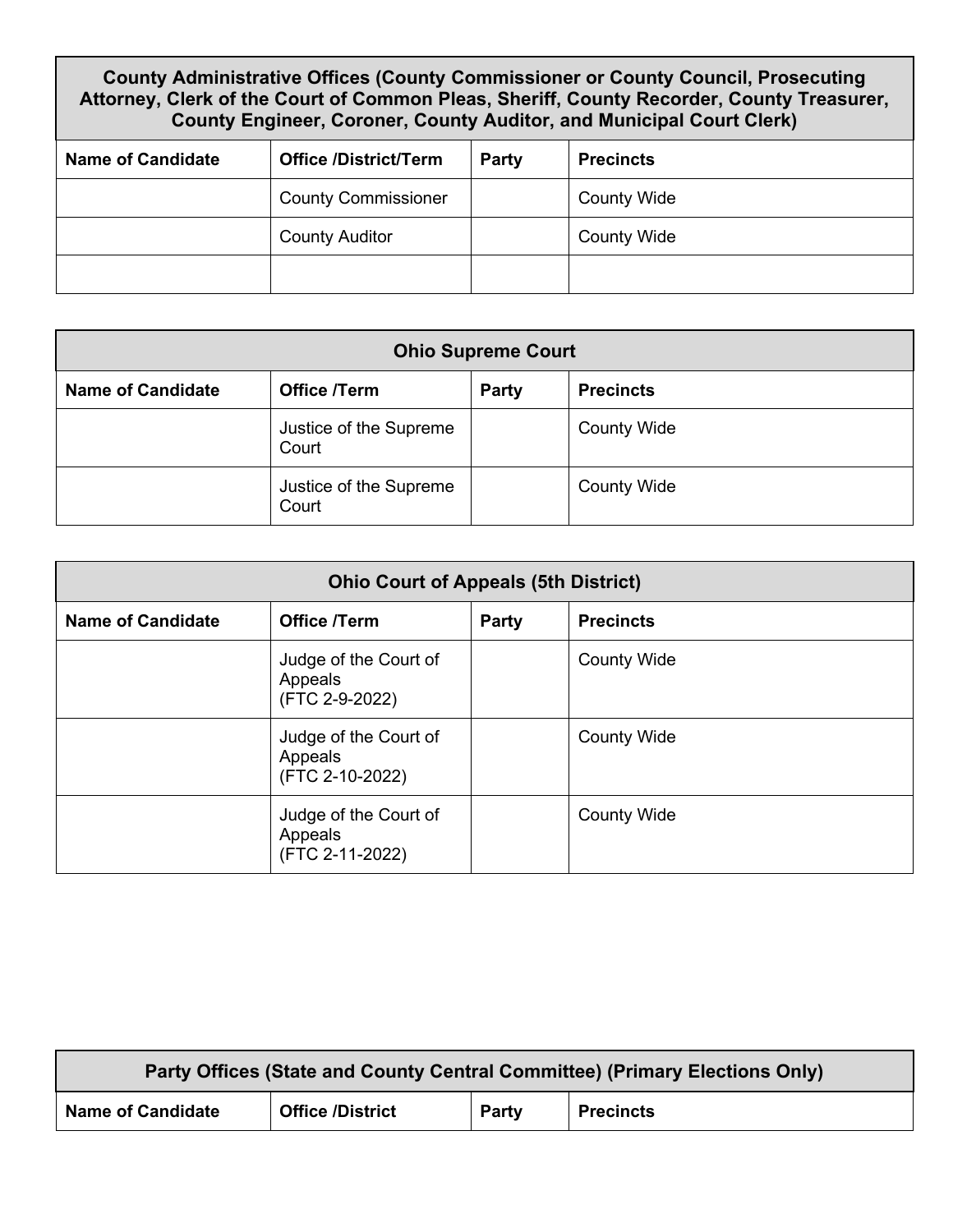| <b>State Central</b><br>Committee - Man   | <b>County Wide</b> |
|-------------------------------------------|--------------------|
| <b>State Central</b><br>Committee - Woman | <b>County Wide</b> |

| <b>State Issues</b> |              |                  |  |
|---------------------|--------------|------------------|--|
| <b>Number</b>       | <b>Title</b> | <b>Precincts</b> |  |
|                     |              |                  |  |
|                     |              |                  |  |

| <b>Local Questions and Issues</b>                                                     |       |                    |  |
|---------------------------------------------------------------------------------------|-------|--------------------|--|
| <b>Number</b>                                                                         | Title | <b>Precincts</b>   |  |
| Morgan County Health Department - 0.75 Mill<br><b>Operating Expenses - Additional</b> |       | <b>County Wide</b> |  |
|                                                                                       |       |                    |  |